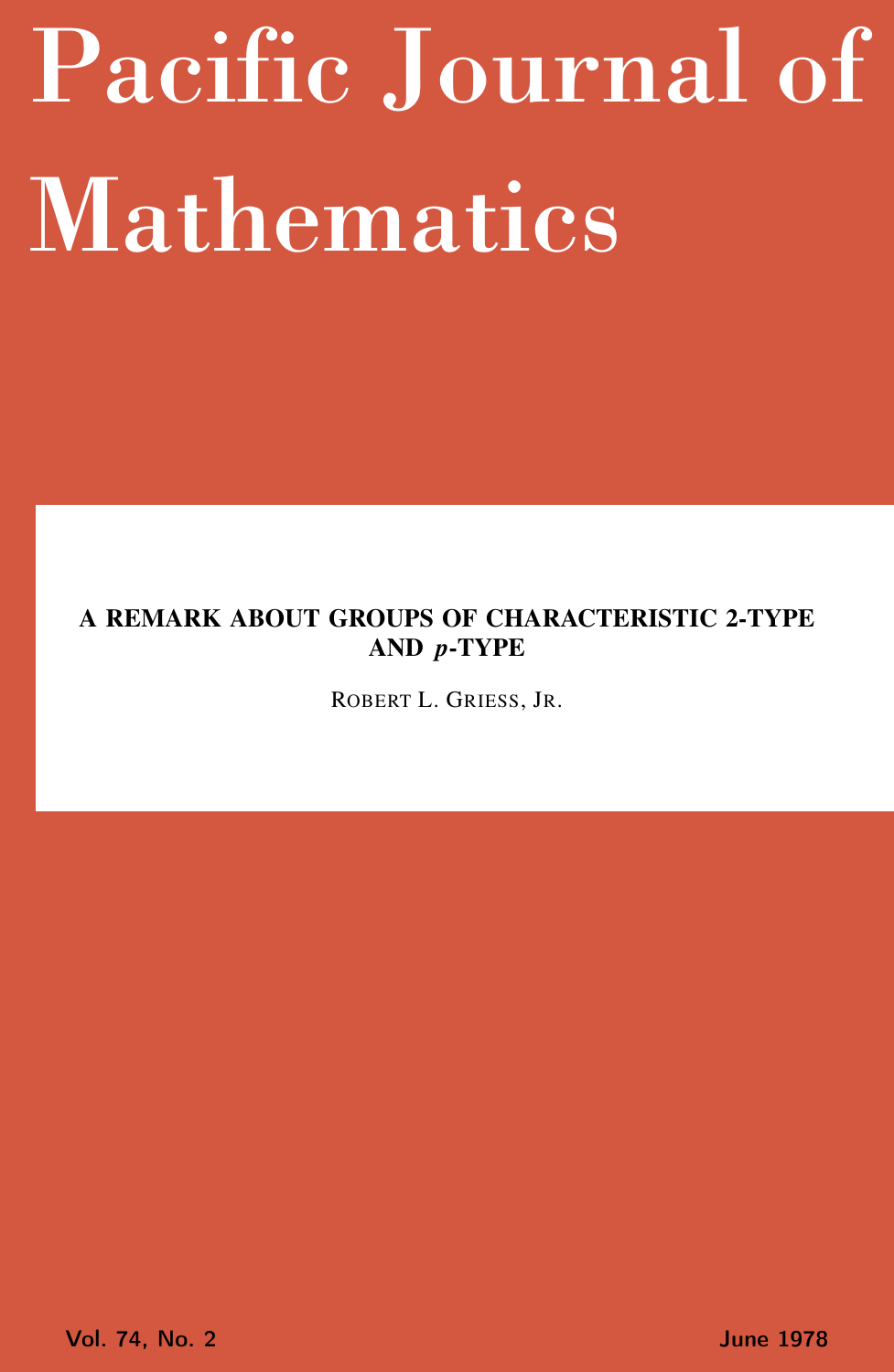## A REMARK ABOUT GROUPS OF CHARACTERISTIC 2-TYPE AND p-TYPE

ROBERT L. GRIESS, JR.

In the work of Klinger and Mason on groups of characteristic 2-type and p-type, a configuration for  $p=5$  emerges as a possibility in the conclusion to one of their theorems. In this note, we eliminate this possibility. Thus, the evidence that the only simple groups of characteristic 2-type and  $p$ type are  $G_2(3)$ ,  $PSp(4,3)$  and  $U_4(3)$  is strengthened.

Introduction. We consider the following recent theorem of Klinger and Mason  $[2]$ :

**THEOREM D.** Let G be a finite group, p an odd prime,  $P \in \text{Syl}_n(G)$ . Assume  $\mathcal{M}(P; 2) = \{1\}$ , all 2-locals are 2-constrained with trivial core and all p-locals are p-constrained. Let A be an elementary abelian p-subgroup of G of maximal rank subject to  $\mathcal{M}(A; 2) \neq \{1\}$ . Assume  $m(A) \geq 2$ . Then  $m(A) = 2$  and one of the following holds.

(a) A contains every element of order p in  $C<sub>q</sub>(A)$ .

(b)  $p = 3$  and we can choose A and  $T \in H^*(A; 2)$  so that T is the central product of A-invariant quaternion subgroups  $Q_1, \dots, Q_w$  $w = 2, 3, 4.$ 

(c)  $p = 5$  and for every  $T \in H^*(A; 2)$ , T is the central product of five copies of  $Q_s$  and five copies of  $D_s$ .

It has been suspected that (c) never occurs. In fact, a conjecture of Gorenstein asserts that if  $G$  is a simple group, simultaneously of characteristic 2-type and p-type for some odd  $p$  (see [2] for definitions of these terms), then  $p = 3$  and  $G \cong G<sub>2</sub>(3)$ ,  $P \text{Sp}(4, 3)$ or  $U_4(3)$ . It is the purpose of this paper to eliminate (c).

For terminology and notation used in this paper, see  $[2]$ .  $The$ reader is referred to [1] or [5] for basic material about groups or Lie type. See [3] for further results on groups of characteristic 2-type and 3-type.

In this paper, we consider the following hypothesis.

*Hypothesis*  $(KM)$ . (1) G is a finite simple group, all of whose 2-local subgroups are 2-constrained.

 $(2)$  A is a noncyclic elementary abelian 5-group of maximal rank lying in a 2-local subgroup.

 $(3)$   $A \cong Z_5 \times Z_5$ .

(4)  $T \in \mathcal{U}^*(A; 2)$  and T is an extraspecial 2-group of order  $2^{2i}$ ,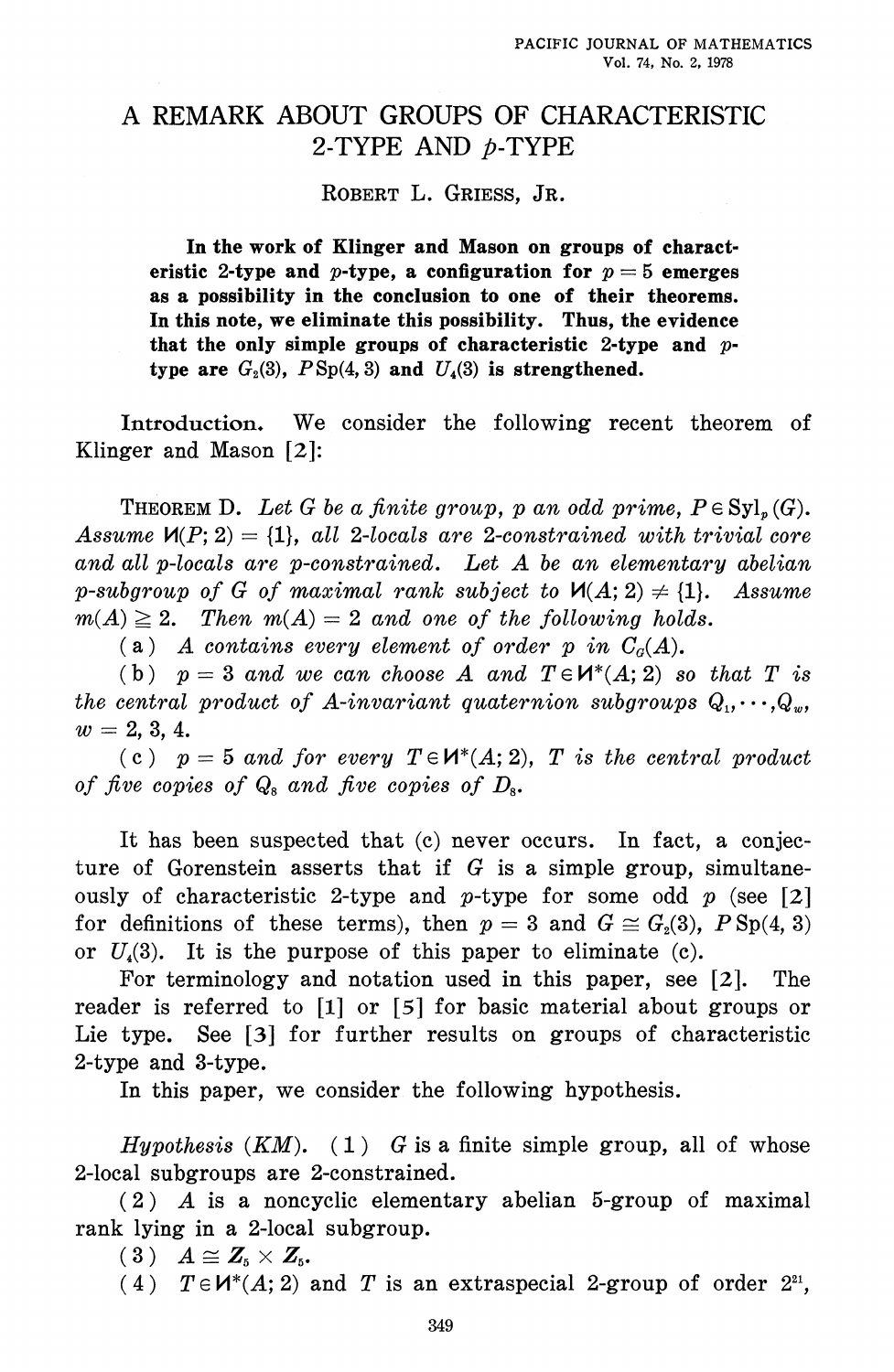type -, i.e.,  $T$  is the central product of 5 quaternion groups and 5 dihedral groups. Also,  $T = O_2(C_G(Z(T)))$  and  $N_G(T)$  is corefree and 2-constrained.

(5) Let  $A_i$ ,  $0 \le i \le 5$ , be all the subgroups of order 5 in A. Set  $T_i = C_T(A_i)$  for  $0 \le i \le 5$ . Then  $T_0 = \langle z \rangle = Z(T)$  and  $T_i \cong D_s \circ Q_s$ , for  $1 \leq i \leq 5$ . Also,  $C_q(A_i)$  is 5-constrained,  $0 \leq i \leq 5$ .

(6)  $\mathcal{U}(R; 2) = \{1\}$  for  $R \in Syl_{\kappa}(G)$ .

 $(7)$  A is contained in an elementary abelian subgroup of order  $5^3$  in  $G$ .

 $(8)$   $|O_{\mathfrak{g}'}(C_{\mathfrak{g}}(A_i))|$  is odd for  $0 \leq i \leq 5$ .

We observe that this hypothesis holds whenever the hypotheses and conclusion (c) but not conclusion (a) of Theorem D holds.  $\bm{{\rm This}}$ is clear, except possibly for (5), for which we refer to the proof of Lemma 3.8 of  $[2]$ .

We now state our main result, which eliminates conclusion (c) of Theorem D.

**THEOREM.** No finite group exists satisfying hypothesis (KM).

The proof proceeds by contradiction. Let  $G$  be a counterexample to our theorem. First some notation.

*Notation.*  $C = C_{\mathcal{G}}(A_1), N = N_{\mathcal{G}}(A_1), \bar{N} = N/0_{\mathfrak{s}'}(N), P$  a Sylow 5group of  $O_{\mathfrak{p}',\mathfrak{b}}(N)$  normalized by  $T_1$ .

For simplicity, we have singled out  $A_i$  and  $T_i$ . It will be obvious that the following results apply to  $A_i$ ,  $T_i$ ,  $C_q(A_i)$ , etc. for  $1 \leq i \leq 5$ .

(1) For every  $x \in T_1^*$ ,  $C_{\overline{P}}(x)$  has rank at most 2.

Proof.  $(KM.2)$ 

(2) z inverts  $\bar{P}/\bar{A}$ , and  $\bar{P}/\bar{A}$ ,  $\neq$  1.

*Proof.*  $C_c(z)$  contains A. Let  $R = C_{\overline{P}}(z)$  and assume  $R > \overline{A}_1$ . Then there is  $U \leq PA_0 |U| = p^3$ ,  $A \leq U$ ,  $A_1 \leq Z(U)$  and  $[U, z] = 1$ . By (KM.4),  $T = O_2(C_q(z))$  and U acts faithfully on T. Since  $A \triangleleft U$ and  $A_0$  is the unique  $A_i$  with  $C_r(A_i) = \langle z \rangle$ , we get  $A \leq Z(U)$  and so  $U$  is abelian. Since  $U$  acts faithfully on  $T$  and leaves invariant each  $T_i$ , U is elementary of rank 3, against  $(KM.2)$ . Therefore  $R = \overline{A}_1$ , which proves that z inverts  $\overline{P}/\overline{A}_1$ . If  $\overline{P} = \overline{A}_1$ , then  $T_1 \leq 0_{\varepsilon}(C)$ . A Frattini argument and  $(KM.7)$  then contradicts  $(KM.2)$ .

(3)  $\bar{P}$  is extraspecial of order  $5^{1+4m}$ , some  $m \ge 1$ .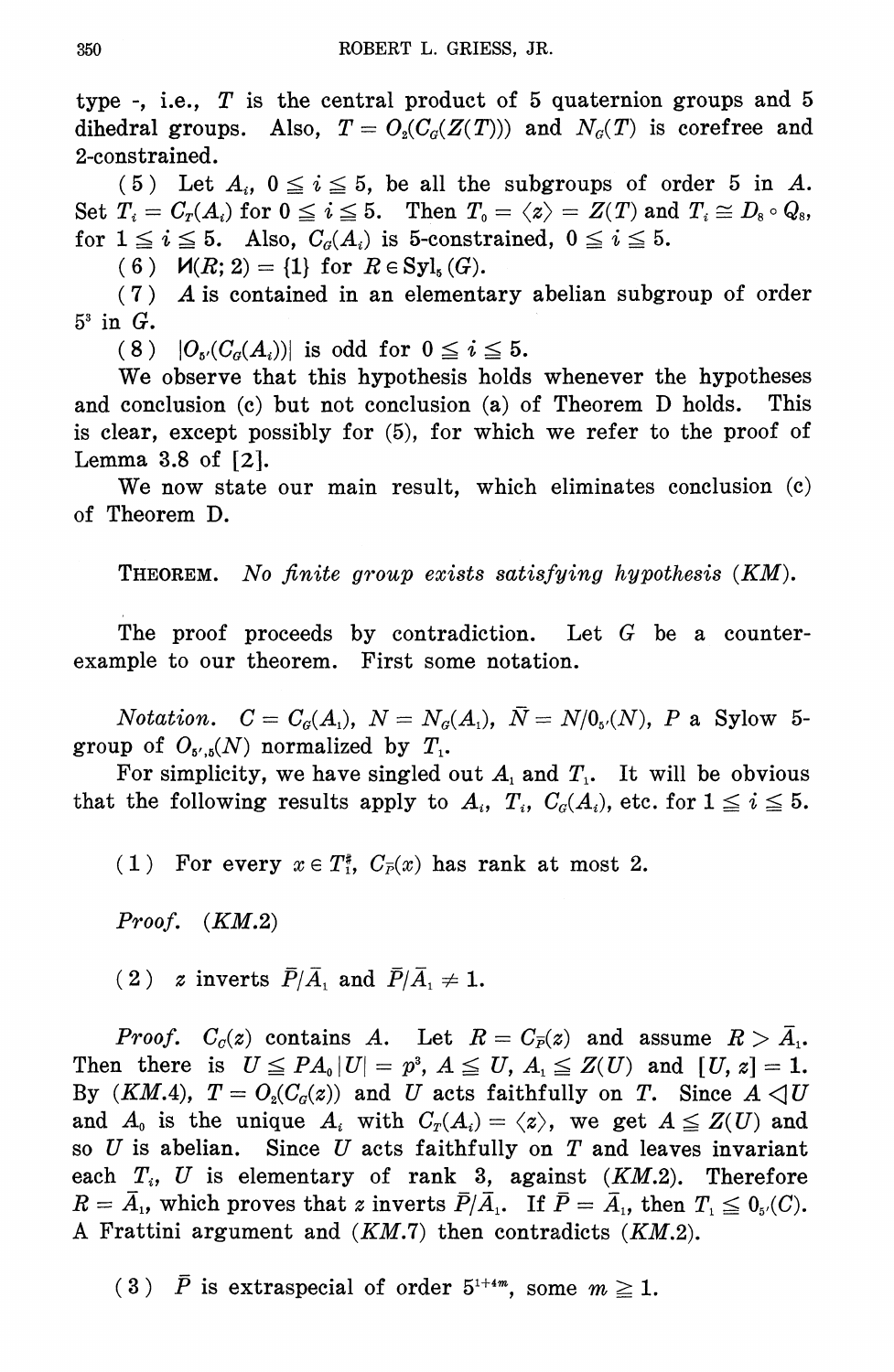*Proof.* Let  $R$  be a characteristic elementary abelian subgroup of P and suppose  $|R| > 5$ . Since z inverts  $R/A_1$ ,  $T_1$  acts faithfully on  $R/A_1$ , whence  $|R/A_1|=5^m$ ,  $m\equiv 0 \pmod{4}$ . But then, if  $x \in T_1$ ,  $|x|=2$ ,  $|C_R(x)| \geq 5^3$ , against  $(KM.2)$ . So,  $|R|=5$ . Thus  $\overline{P}$  is of symplectic type,  $P = P_0 P_1$ ,  $P_0$  cyclic,  $P_1$  trivial or extraspecial. Since  $P_0 = Z(P)$ , z normalizes  $P_0$ . Since z centralizes  $A_1$ , (2) implies that  $P_0 = A_1$ . Since  $P > A_1$ ,  $P = P_1$  is extraspecial as required. Since  $T_1$ operates faithfully on  $\overline{P}$ ,  $|\overline{P}| = 5^{1+2k}$  where k is even, because  $T_{\scriptscriptstyle{1}} \cong D_{\scriptscriptstyle{8}} \circ Q_{\scriptscriptstyle{8}}.$ 

(4)  $|\bar{P}| = 5^{\circ}$ ,  $\exp(P) = 5$ .

*Proof.* By (3) and the fact that z inverts  $\overline{P}/\overline{A}_1$ ,  $\exp(P) = 5$ . Let  $|\bar{P}| = 5^{1+4m}$ , m an integer. By (KM.5),  $m \ge 1$ . Suppose  $m \ge 2$ . Let  $x \in T_1 - \langle z \rangle$ ,  $|x| = 2$ . Then  $|C_{\overline{P}}(x)| = 5^{1+2m}$  and  $C_{\overline{P}}(x)$  is extraspecial.

Since  $C_{\overline{P}}(x)$  has exponent 5,  $C_{\overline{P}}(x)$  contains an elementary group of rank  $m + 1 \geq 3$ , against  $(KM.2)$ . Thus  $m = 1$ .

 $(5)$   $\bar{P}$  is an indecomposable module for  $A_0$ . Thus P is the unique group of its isomorphism type in  $PA_0$ . Also,  $\text{Scn}_3(PA_0)$  has one member.

*Proof.* The first statement follows from the fact that  $T<sub>1</sub>A<sub>0</sub>$  acts faithfully on  $\overline{P}$ . The second follows from  $A_1 = Z(PA_0)$  and the fact that  $P/A_1$  is the unique maximal abelian subgroup of  $PA_0/A_1$ . The third statement is obvious.

(6) Let  $B > A_1$  satisfy  $B/A = C_{P/A_1}(A_0)$ . Then  $BA_0$  is abelian of rank 3 and  $||BA_0, z|| = 5$ .

*Proof.* Suppose  $BA_0$  were nonabelian. A Lie ring analysis of the action of z on  $BA_0$  gives a contradiction. Thus,  $BA_0$  is abelian and, furthermore, must be elementary because of the way z acts.

(7) Let p be an odd prime and let  $S = Sp(4, p)$ . Let  $L \leq S$ and  $R \in \mathrm{Syl}_p(L)$ . Assume  $|R| \geq p^2$ . Let M be the standard 4-dimensional module for  $F_{\nu}S$ . Then one of the following holds: (i) L contains a transvection on M; (ii)  $|R| = p^2$  and every element of  $R^*$ has quadratic minimal polynomial on M.

*Proof.* Let  $\{a, b\}$  be a set of fundamental roots for a root, system  $\Sigma$  of type  $C<sub>2</sub>$  with a short, b long (see [1] or [5] for the basic machinery about groups of Lie type). For  $r \in \Sigma$ , let  $X_r$  be the usual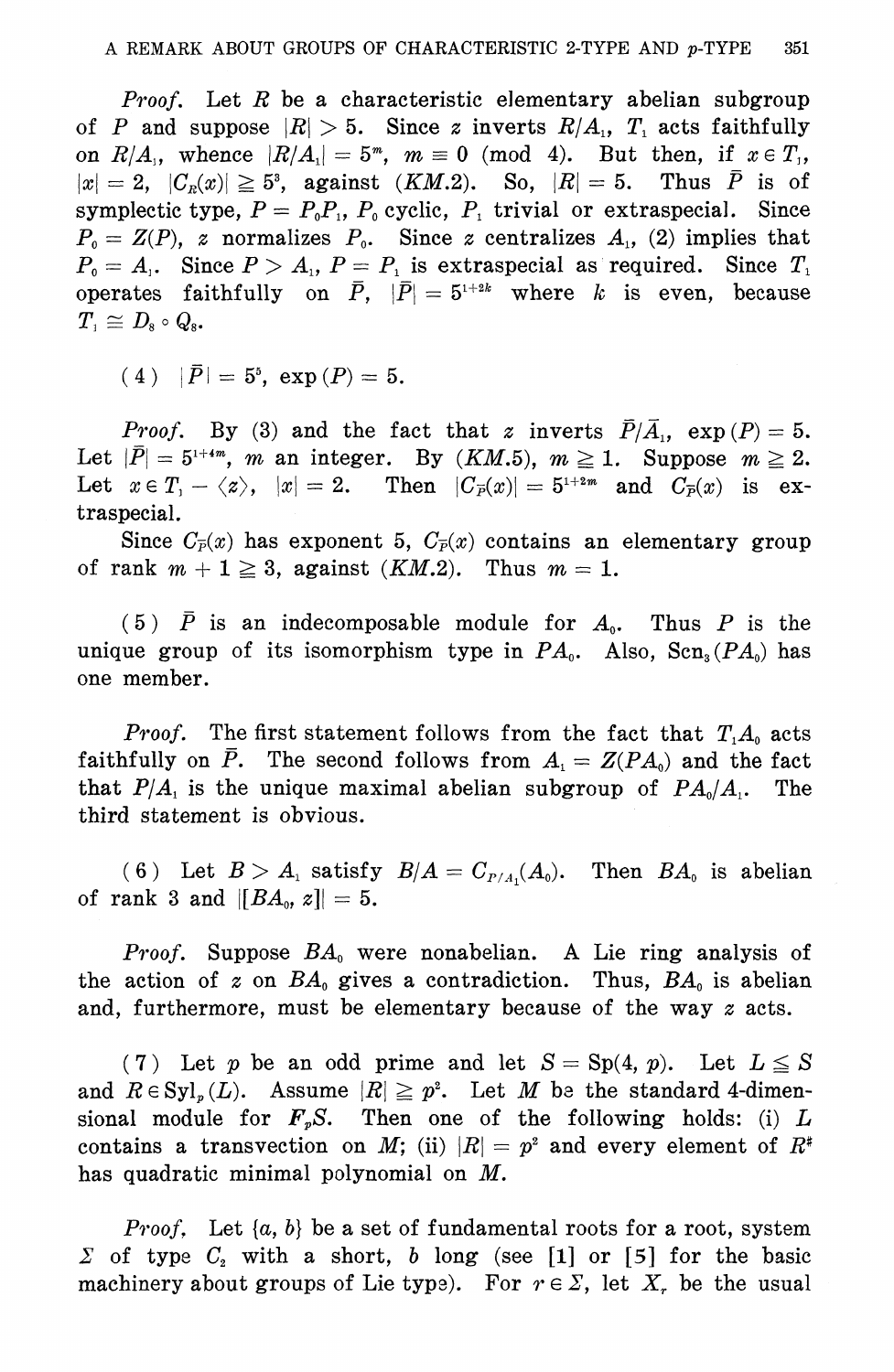one-parameter subgroup. On the standard 4-dimensional module  $M$ , elements of  $X_r$ , for r long, act as transvections.

We assume that  $L$  contains no transvection, then obtain (ii). Let  $R \in Syl_n(L)$  and embed R in U, the standard Sylow p-group,  $U = \langle X_r | r \in \Sigma$ , r positive). Let  $s = 2a + b$  be the root of maximal height and let  $K = N<sub>G</sub>(X<sub>s</sub>)$  be the parabolic subgroup associated with the set  $\{a\}$  of fundamental roots. Then  $O_n(K)$  is extraspecial of order  $p^3$ , exponent p, and  $K'/O_p(K) \cong SL(2, p)$ . Now,  $R_1 = R \cap$  $O_p(K) \neq 1$ , as  $|R| \geq p^2$ , so that  $R_1 \cap X_s = 1$ ,  $|R_1| = p$  and  $|R| = p^2$ . Since K is transitive on the nonidentity elements of  $O_n(K)/X_s \cong$  $\mathbf{Z}_{p} \times \mathbf{Z}_{p}$ , we may assume  $R_{i} = X_{a+b}$ ,  $(a + b)$  is a short root). Then  $N_s(R_1) = (X_b X_{a+b} X_{2a+b})H$ , where H is the standard Cartan subgroup, so that  $R \leq U_1 = X_h X_{a+h} X_{2a+h}$ . But,  $U_1 = O_a(K_1)$ , where  $K_1$  is the parabolic subgroup of S which stabilizes a maximal totally isotropic subspace, say N (i.e.,  $K_i$  is associated with the set  $\{b\}$  of fundamental roots). Since  $K_1' / U_1 \cong SL(2, p)$  is faithful on N and on  $M/N$ ,  $U_1$ stabilizes the chain:  $M > N > 0$ . Thus, (ii) holds, as required.

(8)  $|G|_5 = 5^6$ ,  $PA_0 \in \text{Syl}_5(G)$ ,  $A_i$  is G-conjugate to  $A_i$  and lies in the center of a Sylow 5-group,  $1 \leq i \leq 5$ .

*Proof.* By  $(KM.5)$  and (3),  $A_1$  is a Sylow 5-center. Since all of the preceeding analysis could be applied to  $N_a(A_i)$ ,  $1 \leq i \leq 5$ , we are done once we show  $|N|_5 = 5^6$ , i.e.,  $|\bar{N}/\bar{P}|_5 = 5$ . Firstly,  $|\bar{N}/\bar{C}|$ divides 4 and  $\overline{C}/\overline{P}$  is isomorphic to a subgroup of Sp(4, 5).  $\mathbf{If}$  $|\overline{C}/\overline{P}|_5=5$ , we have  $|N|_5=5^6$ , as required. So, we may assume  $|\overline{C}/\overline{P}|_s \geq 5^2$ . Let  $C^* = C/O_{s',5}(C)$ . Suppose first that  $C^*$  contains a transvection in its action on  $M = \overline{P}/\overline{A}_1$ . Let L be the subgroup of  $C^*$  generated by elements inducing transvections on M. Then  $T_1^*$ normalizes L and the structure of  $S = Sp(4, 5)$  implies that L is not a 5-group. Therefore,  $L \approx SL(2, 5)$  or  $Sp(4, 5)$ , by [4] and the structure of S. If  $L \approx SL(2, 5)$ , the fact that  $(T A_0)^*$  normalizes L forces  $[T_1^*, L] = 1$ , which is absurd since  $T_1^*$  is irreducible on M. So,  $L \cong Sp(4, 5)$ . Therefore,  $C_c(Z)$  contains  $T_1$  as a nonnormal subgroup, whereas  $T_1 \leq O_2(C_G(Z)) = T$ , by  $(KM.4)$  and  $(KM.5)$ , contradiction.

We have that  $C^*$  contains no transvections. Therefore, (7) tells us that a Sylow 5-group of  $C^*$  consists of elements operating trivially or quadratically on M. This contradicts  $(5)$ , since  $A_0$  has minimal polynomial of degree 4. Therefore, we have  $|N|_5 = 5^6$ , as reguired.

(9) Let  $W = BA_0$ , as in (6). Then  $W \in Syl_s(C_c(W))$ . For each  $i=1,\dots,5$ ,  $A_d(W)$  contains a transvection  $t_i$  centralizing  $A_i$ . Also,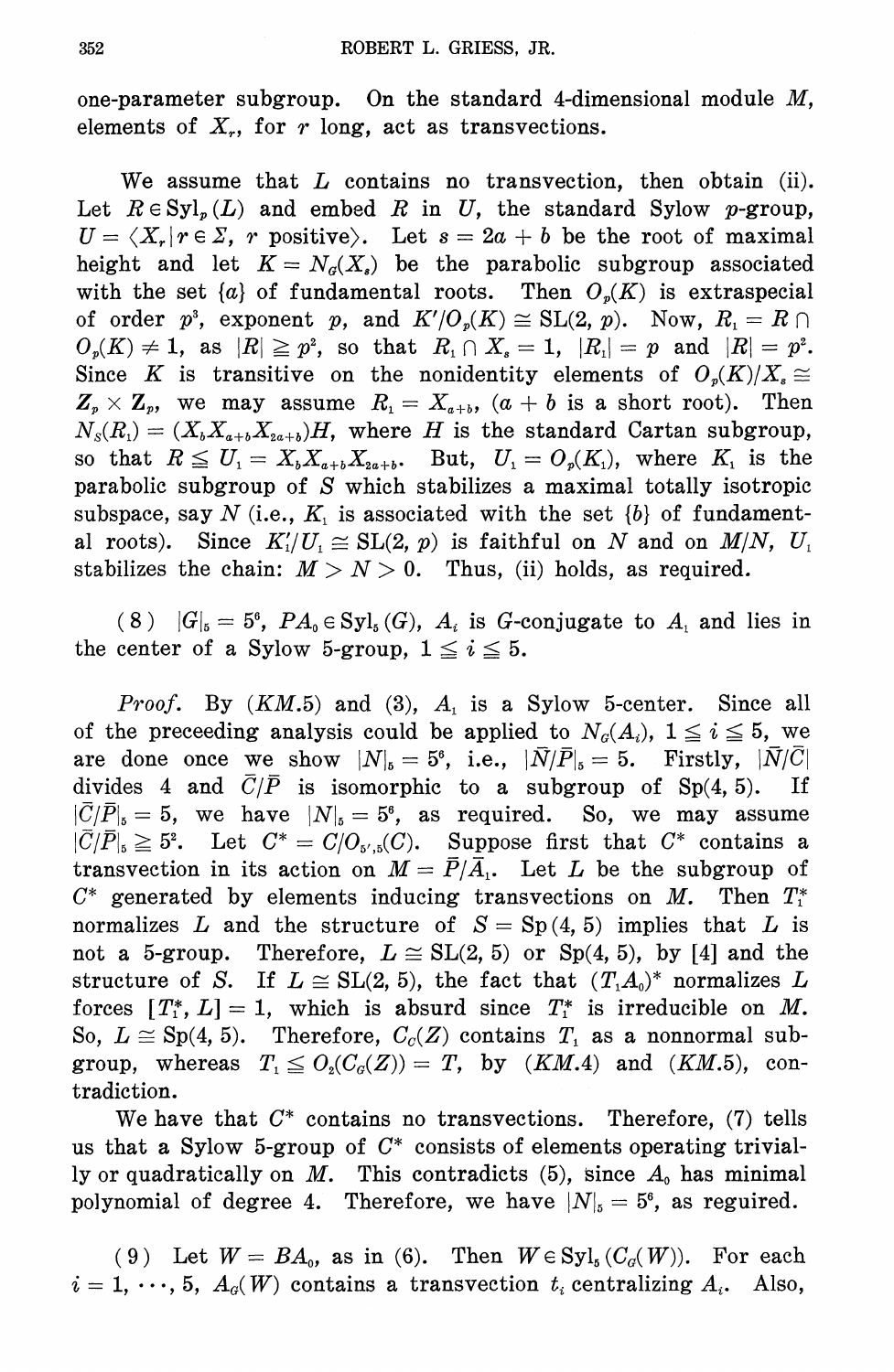$1 \neq [A, t_1] \leq B$  but  $A_1 \nleq [A, t_1]$ . If V is a conjugate of W for which  $|N_{PA_0}(V)| \geq 5^5$ , then  $V \leq P$ . Moreover, if  $V \leq P$ , then  $\{V\}$  =  $\operatorname{Sen}_{3}(PA_{0}).$ 

*Proof.* Choose  $g \in G$  so that  $V = W^g \leq PA_0$ . If  $V \leq P$ , then  $[V, P] = A_1$  and  $V = C_{P_1}(V)$  by (5). Say  $|V \cap P| = 5^2$ . Then  $V_0 =$  $V \cap P$  is centralized by  $b \in PA_0 - P$ . By (5),  $V_1 = C_P(V_0)$  has index 5 in *P* and  $V = C_{PA_0}(V)$ .

Recall that an extremal conjugate of a subgroup  $S_i$  of a  $p$ -Sylow group S of G is a G-conjugate  $S_2$  of  $S_1$  for which  $N_S(S_2) \in$  $\text{Syl}_p(N_o(S_2))$ . If we now take V to be an extremal conjugate of W in  $PA_0$ , we see from the previous paragraph that  $V = C_{PA_0}(V)$ , whence  $W \in SyI_5(C_q(W))$ . The existence of  $t_i$  follows from embedding W in a Sylow 5-group of  $C_{\mathcal{G}}(A_i)$ . The further properties  $1 \neq$  $[A_1, t_1] \leq B$  and  $A_1 \nleq [A, t_1]$  are forced if we take  $t_1 \in N_{PA_0}(W)$ . The final statement follows from  $V = C_{PA_0}(V)$  and (5).

(10) Let X be the subgroup of  $A_{\mathcal{G}}(W)$  generated by transvections. Then one of the following holds

- (i) X is a 5-group and  $|X| \geq 5^2$ .
- (ii)  $X/O_5(X) \cong SL(2, 5)$ .

(iii)  $X \cong SL(3, 5)$ .

*Proof.* This follows from the classification of groups in odd characteristic generated by transvections [4]. To get  $|X| \geq 5^{\circ}$  in Case (i), use  $(9)$ .

(11) X is not isomorphic to  $SL(2, 5)$ .

*Proof.* Suppose false. Then  $X \triangleleft A_{\alpha}(W)$  implies that  $A_{\alpha}(W)$  is isomorphic to a subgroup of  $\mathbb{Z}_4 \times$  GL (2, 5) and that W is extremal in  $PA_0$ . Write  $W = W_0 \bigoplus W_1$  where  $W_0 = C_W(X)$ ,  $W_1 = [W, X]$ . Now,  $A \cap W_1 \neq 1$ . Suppose  $A_i \leq W_i$  for some *i*. Then, for a Sylow 5-group R of  $N_c(W)$ ,  $A_i = [W, R]$ . If  $i \neq 0$ , this contradicts (9) and the action of  $N_P(W)$  on W. Therefore,  $[W, R] = A \cap W_1 = A_0$  and every group of order 5 in  $W_1$  is fused in  $N_a(W)$  to  $A_0$ . The orbits of X on the 25 subgroups of order 5 in W which meet  $W_1$  trivially have lengths 1 and 24. By  $(8)$ , they lie in the G-conjugacy class of  $A_1$ . On the other hand, the action of P on B implies that every group of order 5 in  $B$  distinct from  $A<sub>1</sub>$  is fused to the one in  $B \cap W_1 \cong \mathbb{Z}_5$ . Therefore all subgroups of order 5 in W are fused in G to  $A_1$ . Now embed R in a Sylow 5-group of  $C_q(A_0)$ . Since  $R' = A_0$ , the proof of (9) shows that  $W \leq O_{\delta',\delta}(C_{\delta}(A_{\delta}))$ . Since P is extraspecial, we get  $|N_a(W)|_5 \geq 5^5$ , a contradiction to our first remark.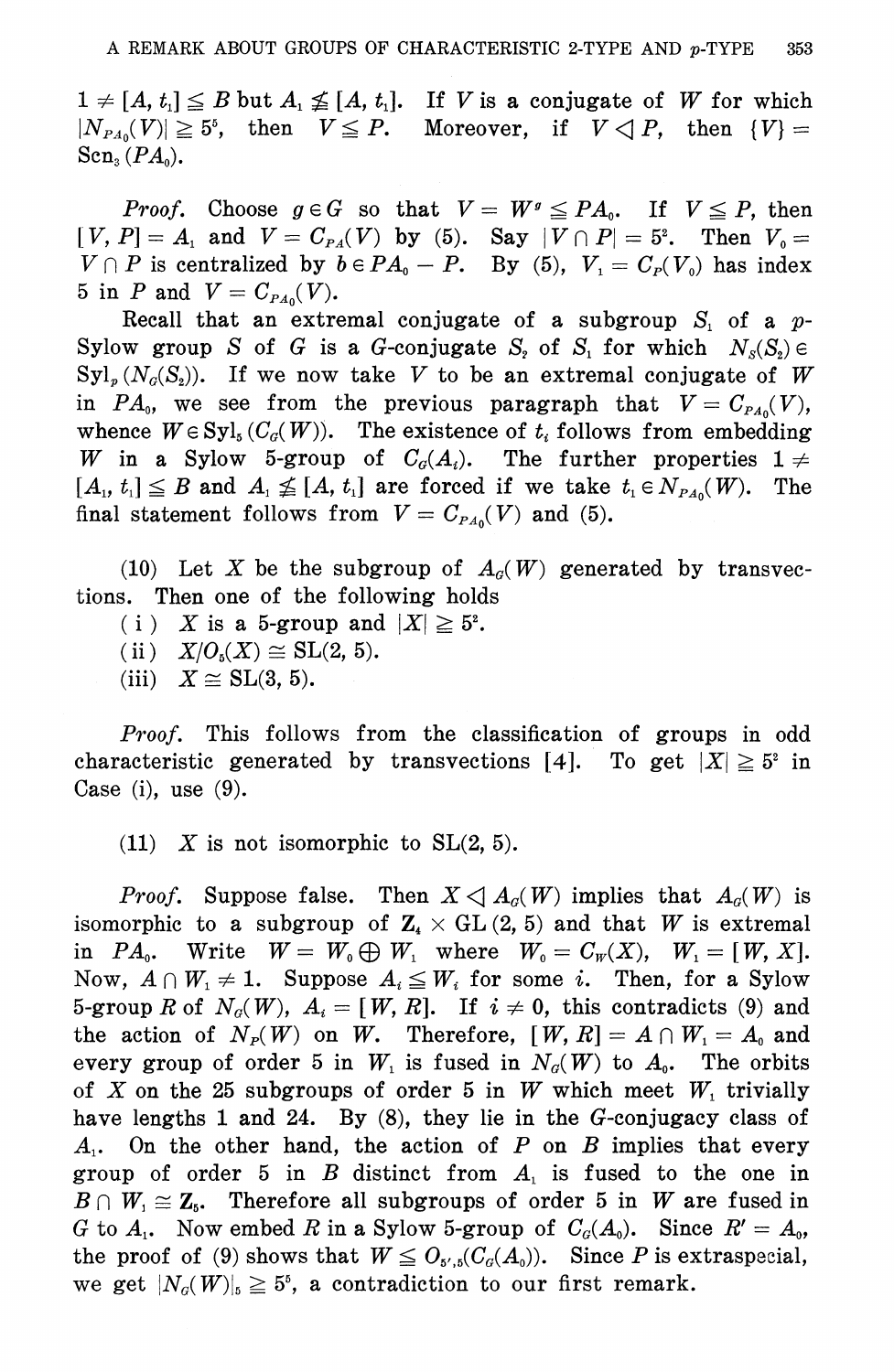(12)  $|X|_5 = 5^3$  and the unique extremal conjugate V of W in  $PA_0$ lies in  $P$ .

*Proof.* By (11),  $|X|_5 \geq 5^2$ , so by (9) any extremal conjugate V of W in  $PA_0$  lies in P. Suppose  $|X|_5 \leq 5^2$ . Then (10.i) holds and we have  $|X|_5 = 5^2$ . Thus W is not extremal in  $PA_0$ . The action of P on V and  $t_1$  on W show that  $|X|_5 = 5^3$ , a contradiction.

(13) X is not a 5-group and  $C_w(X) = 1$ . Thus  $X \cong SL(3, 5)$ or X stabilizes a unique hyperplane  $W_1$  of W, in which case  $X/O_s(X) \cong$  $SL(2, 5)$  acts faithfully on  $W_1$ .

*Proof.* By embedding W in a Sylow 5-group of  $N_a(D)$ , where  $D \leq W$ ,  $D \sim_{\sigma} A_1$ , we see that some Sylow 5-group of X centralizes Since  $|C_w(R)| = 5$  for  $R \in Syl_5(N_G(W))$ , we take  $D = A_s$ ,  $D_{\bullet}$  $i = 1, 2, 3, 4, 5$  to get the first statement. The second statement now follows, using  $(10)$  and  $(12)$ .

(14)  $A = W_1$  in case  $X \not\cong SL(3, 5)$ . Thus each group of order 5 in A is central in some Sylow 5-group of  $N_c(W)$ .

*Proof.* Suppose X normalizes the hyperplane  $W_1$ . Then  $W_1$ contains the center of every Sylow 5-group of  $N<sub>d</sub>(W)$ . Therefore, using (9),  $W_1 \geq A_1 A_2 = A$ , as required.

 $(15)$   $X \cong$  SL(3, 5).

*Proof.* Suppose not. By  $(14)$ , W is normal in a Sylow 5-group of C, so we may assume  $W \le P$ . However, again by (14),  $W \ge$  $A_0 \nleq P$ , contradiction.

 $(16)$   $X \not\cong$  SL(3, 5).

*Proof.* Suppose  $X \cong SL(3, 5)$ . The action of z on W has determinant  $-1$  (see (6)). So, there is  $u \in N_G(W)$  inducing  $-1$  on W. In fact  $|u|=2$ , by (KM.6). Thus,  $N=O_{5^{\prime},5}(N)\cdot C_{N}(u)$ , by the Frattini argument. It follows that V is complemented in  $PA_0$  by  $C_{PA_0}(u')$ , for an appropriate involution  $u'$ . But then there are two Jordan blocks of degree 2 for the action of an element of order 5 in  $C_{PA_0}(u) - P$ on  $P/A<sub>1</sub>$ . This contradicts (5).

Since evidently  $(15)$  and  $(16)$  are in conflict, the proof of our theorem is complete.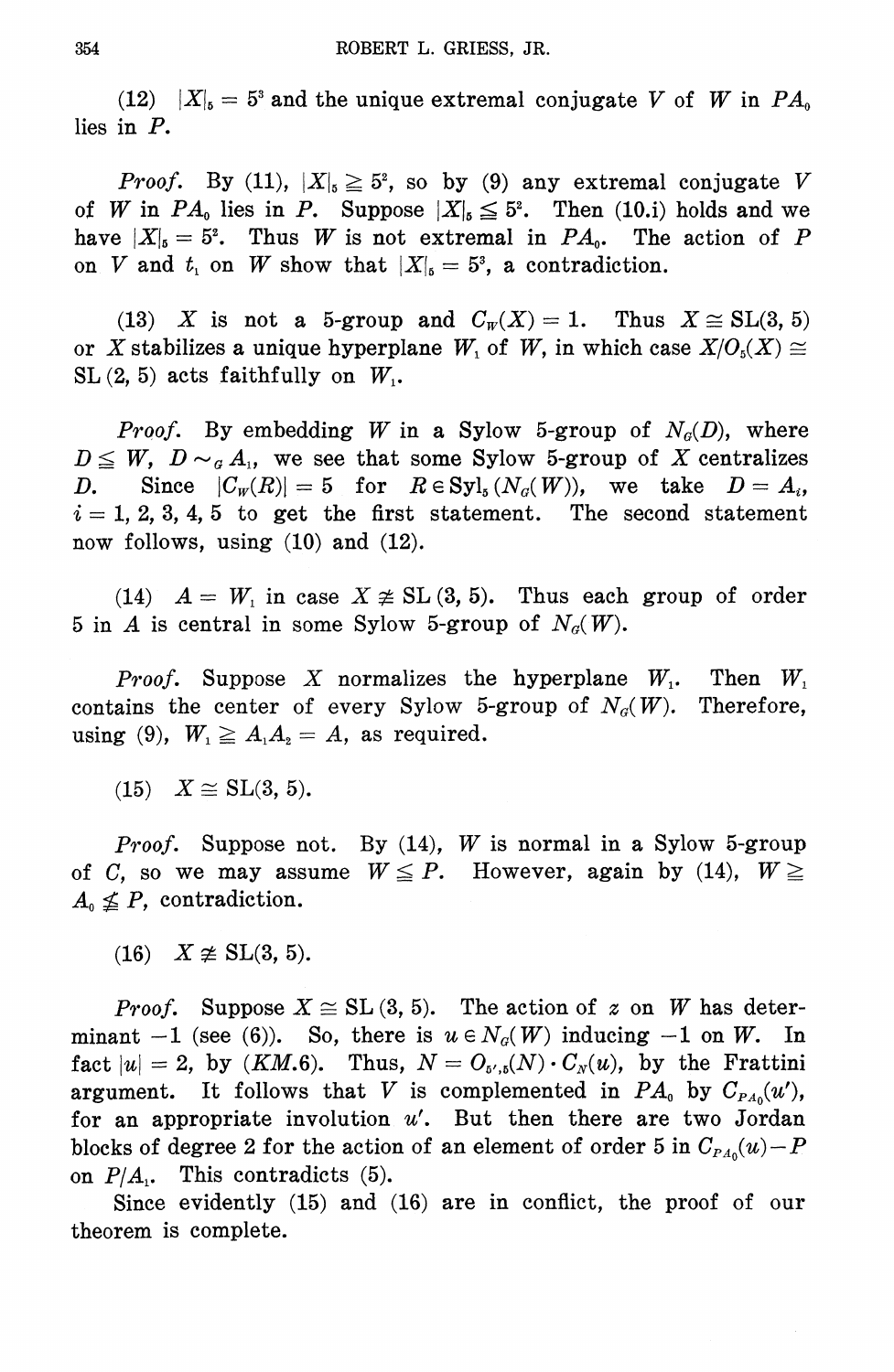#### REFERENCES

1. R. Carter, Simple Groups of Lie Type, Wiley-Interscience, London, New York, 1972. 2. K. Klinger and G. Mason, Centralizers of p-groups of characteristic 2, p-type, J. Algebra, 37 (1975), 362-375.

3. G. Mason, Two theorems on groups of characteristic 2-type, Pacific J. Math., 57  $(1975), 233 - 253.$ 

4. J. McLaughlin, Some groups generated by transvection, Arch. Math. (Basel), 18  $(1967), 364-368.$ 

5. R. Steinberg, Lectures on Chevalley Groups, Yale University Notes, New Haven, Conn., 1967.

Received April 12, 1976 and in revised form July 20, 1977.

UNIVERSITY OF MICHIGAN ANN ARBOR, MI 48109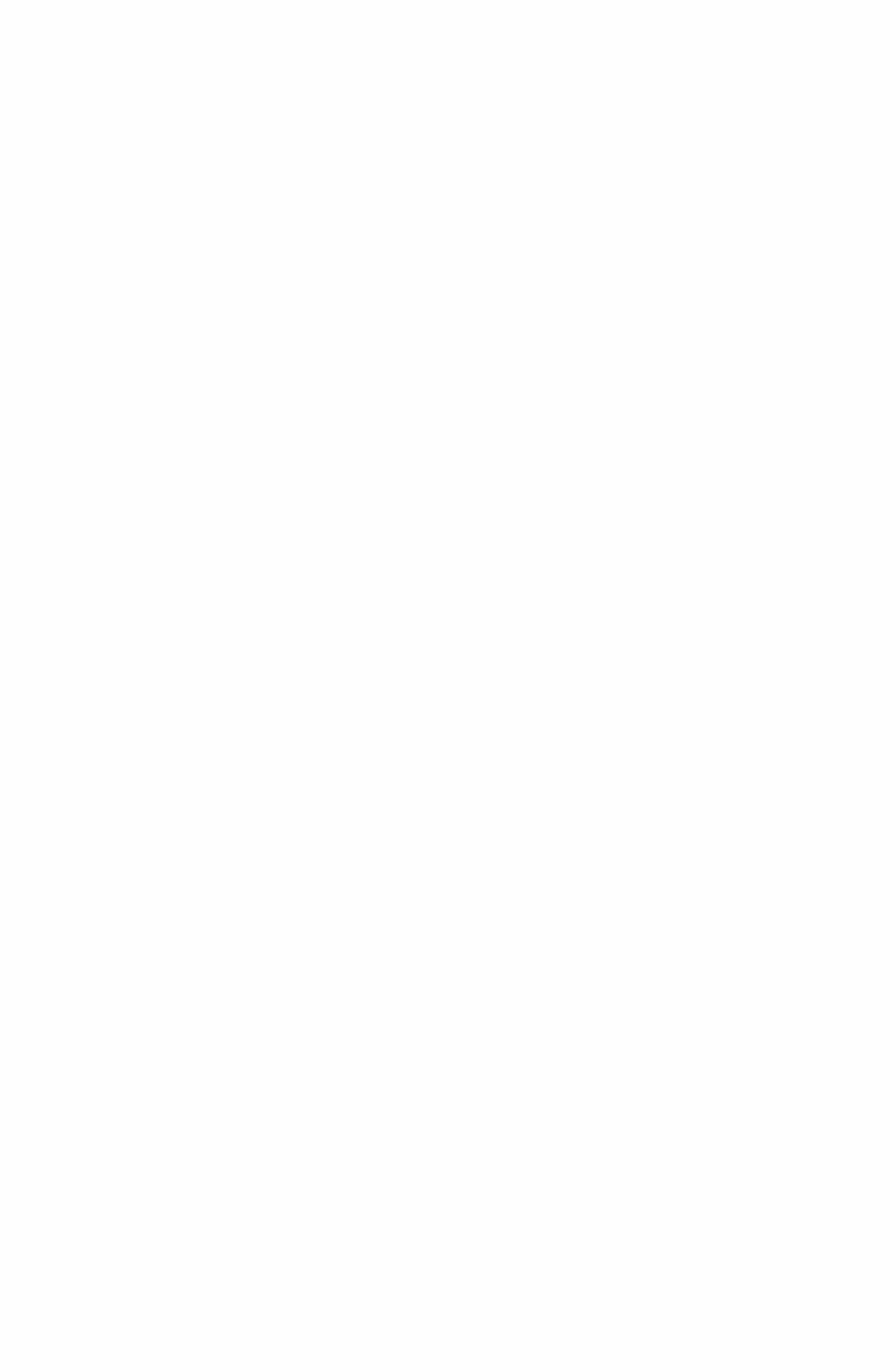## PACIFIC JOURNAL OF MATHEMATICS

#### EDITORS

**RICHARD ARENS (Managing Editor)**

University of California Los Angeles, CA 90024

CHARLES W. CURTIS

University of Oregon Eugene, OR 97403

C.C. MOORE University of California Berkeley, CA 94720

#### J. DUGUNDJI

Department of Mathematics University of Southern California Los Angeles, CA 90007

R. FINN and J. MILGRAM Stanford University Stanford, CA 94305

#### ASSOCIATE EDITORS

E. F. BECKENBACH

B. H. NEUMANN F. WOLF

**K. YOSHIDA**

### SUPPORTING INSTITUTIONS

UNIVERSITY OF BRITISH COLUMBIA CALIFORNIA INSTITUTE OF TECHNOLOGY UNIVERSITY OF CALIFORNIA MONTANA STATE UNIVERSITY UNIVERSITY OF NEVADA, RENO NEW MEXICO STATE UNIVERSITY OREGON STATE UNIVERSITY UNIVERSITY OF OREGON

UNIVERSITY OF SOUTHERN CALIFORNIA STANFORD UNIVERSITY UNIVERSITY OF HAWAII UNIVERSITY OF TOKYO UNIVERSITY OF UTAH WASHINGTON STATE UNIVERSITY UNIVERSITY OF WASHINGTON

The Supporting Institutions listed above contribute to the cost of publication of this Journal, but they are not owners or publishers and have no responsibility for its content or policies.

Mathematical papers intended for publication in the *Pacific Journal of Mathematics* should be in typed form or offset-reproduced, (not dittoed), double spaced with large margins. Please do not use built up fractions in the text of the manuscript. However, you may use them in the displayed equations. Underline Greek letters in red, German in green, and script in blue. The first paragraph or two must be capable of being used separately as a synopsis of the entire paper. Items of the bibliography should not be cited there unless absolutely necessary, in which case they must be identified by author and journal, rather than by item number. Manuscripts, in triplicate, may be sent to any one of the editors. Please classify according to the scheme of Math. Reviews, Index to Vol. 39. All other communications should be addressed to the managing editor, or Elaine Barth, University of California, Los Angeles, California, 90024.

50 reprints to each author are provided free for each article, only if page charges have been substantially paid. Additional copies may be obtained at cost in multiples of 50.

The *Pacific Journal of Mathematics* is issued monthly as of January 1966. Regular subscription rate: \$72.00 a year (6 Vols., 12 issues). Special rate: \$36.00 a year to individual members of supporting institutions.

Subscriptions, orders for numbers issued in the last three calendar years, and changes of address should be sent to Pacific Journal of Mathematics, 103 Highland Boulevard, Berkeley, California, 94708. Older back numbers obtainable from Kraus Periodicals Co., Route 100, Millwood, NY 10546.

PUBLISHED BY PACIFIC JOURNAL OF MATHEMATICS, A NON-PROFIT CORPORATION

Printed at Kokusai Bunken Insatsusha (International Academic Printing Co., Ltd.).

8-8, 3-chome, Takadanobaba, Shinjuku-ku, Tokyo 160, Japan.

Copyright © 1978 by Pacific Journal of Mathematics Manufactured and first issued in Japan